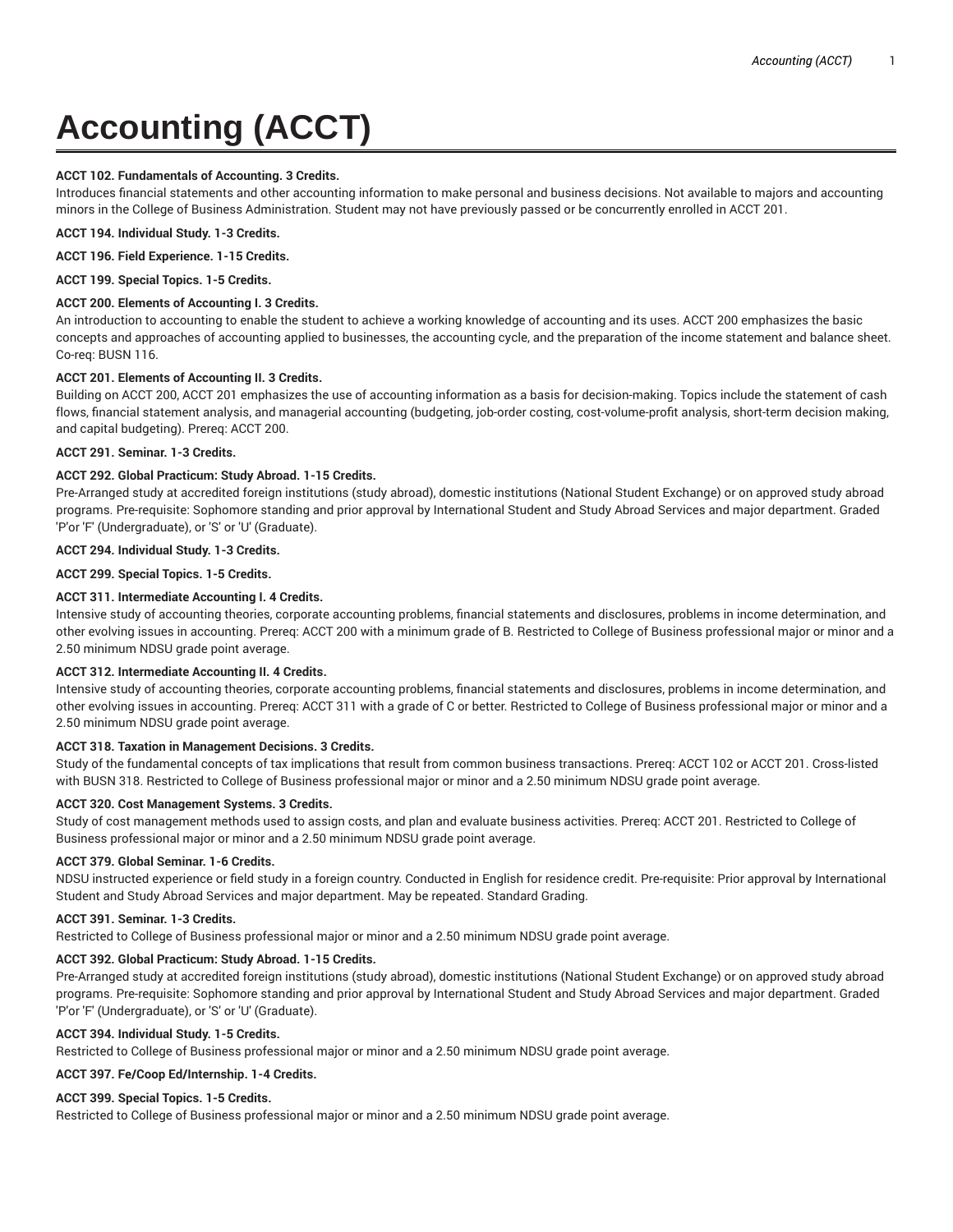# **ACCT 410. Fraud Examination. 3 Credits.**

Study of the pervasiveness and causes of fraud in society; examination of methods of fraud detection and prevention, and on the investigation of financial statement fraud. Prereq: ACCT 201. Restricted to College of Business professional major or minor and a 2.50 minimum NDSU grade point average. {Also offered for graduate credit - see ACCT 610.}.

## **ACCT 411. Advanced Fraud Examination. 3 Credits.**

Advanced application of fraud examination principles that encompass the investigation and prevention of fraudulent financial transactions. Coursework is focused on the analysis of fraudulent financial statements and fieldwork involving actual organizations. Prereq: ACCT 410. Restricted to College of Business professional major or minor and a 2.50 minimum NDSU grade point average. {Also offered for graduate credit - see ACCT 611.}.

## **ACCT 413. Accounting Internship. 3 Credits.**

Supervised professional experience in a non-paid position. May be repeated.

## **ACCT 415. Advanced Accounting. 3 Credits.**

Study of advanced topics including consolidated statements, international operations, and derivative financial instruments. Prereq: ACCT 312 with a grade of C or better. Restricted to College of Business professional major or minor, Jr or Sr classification, and a 2.50 minimum NDSU grade point average. {Also offered for graduate credit - see ACCT 615.}.

## **ACCT 418. Tax Accounting I. 3 Credits.**

Study of the theory and principles related to the determination of taxable income and computation of federal income taxes for individuals. Prereq: A grade of C or better in ACCT 311. Restricted to College of Business professional major or minor, Jr or Sr classification, and a 2.50 minimum NDSU grade point average. {Also offered for graduate credit - see ACCT 618.}.

## **ACCT 419. Tax Accounting II. 3 Credits.**

Study of the theory and principles related to the determination of taxable income and computation of federal income taxes for partnerships, corporations, trusts and estates, and other specialized tax issues. Prereq: ACCT 418. Restricted to College of Business professional major or minor, Jr or Sr classification, and a 2.50 minimum NDSU grade point average.{Also offered for graduate credit - see ACCT 619.}.

# **ACCT 420. Accounting Information Systems. 3 Credits.**

Study of conceptual and practical aspects of accounting information systems with a focus on business processes. Practical application includes use of software in a lab setting. Prereq: ACCT 311 with a grade of C or better and MIS 320. Restricted to College of Business professional major or minor, Jr or Sr classification, and a 2.50 minimum NDSU grade point average. {Also offered for graduate credit - see ACCT 620.}.

# **ACCT 421. Auditing I. 3 Credits.**

Study of audit principles and practices including evidence gathering, internal controls, sampling and testing, report writing, ethics and legal liabilities. Prereq: ACCT 311 with a grade of C or better . Restricted to College of Business professional major or minor, Jr or Sr classification, and a 2.50 minimum NDSU grade point average.{Also offered for graduate credit - see ACCT 621.}.

# **ACCT 425. Government and Not-For-Profit Accounting. 3 Credits.**

Study of accounting standards and procedures applicable to government and not-for-profit institutions. Prereq: ACCT 311 with a grade of C or better. Restricted to College of Business professional major or minor, Jr or Sr classification, and a 2.50 minimum NDSU grade point average. {Also offered for graduate credit - see ACCT 625.}.

## **ACCT 440. Management Control Systems. 3 Credits.**

Study of the role of cost management analysts in the design, implementation, and use of management control systems. Prereq: ACCT 320. Restricted to College of Business professional major or minor, Jr or Sr classification, and a 2.50 minimum NDSU grade point average. {Also offered for graduate credit - see ACCT 640.}.

## **ACCT 491. Seminar. 1-5 Credits.**

Restricted to College of Business professional major or minor and a 2.50 minimum NDSU grade point average.

# **ACCT 492. Global Practicum: Study Abroad. 1-15 Credits.**

Pre-Arranged study at accredited foreign institutions (study abroad), domestic institutions (National Student Exchange) or on approved study abroad programs. Pre-requisite: Sophomore standing and prior approval by International Student and Study Abroad Services and major department. Graded 'P'or 'F' (Undergraduate), or 'S' or 'U' (Graduate).

# **ACCT 494. Individual Study. 1-5 Credits.**

Restricted to College of Business professional major or minor and a 2.50 minimum NDSU grade point average.

# **ACCT 496. Field Experience. 1-15 Credits.**

Restricted to College of Business professional major or minor and a 2.50 minimum NDSU grade point average.

# **ACCT 499. Special Topics. 1-5 Credits.**

Restricted to College of Business professional major or minor and a 2.50 minimum NDSU grade point average.

# **ACCT 595. Field Experience. 1-15 Credits.**

**ACCT 596. Special Topics. 1-5 Credits.**

# **ACCT 610. Fraud Examination. 3 Credits.**

Study of the pervasiveness and causes of fraud in society; examination of methods of fraud detection and prevention, and on the investigation of financial statement fraud. {Also offered for undergraduate credit - see ACCT 410.}.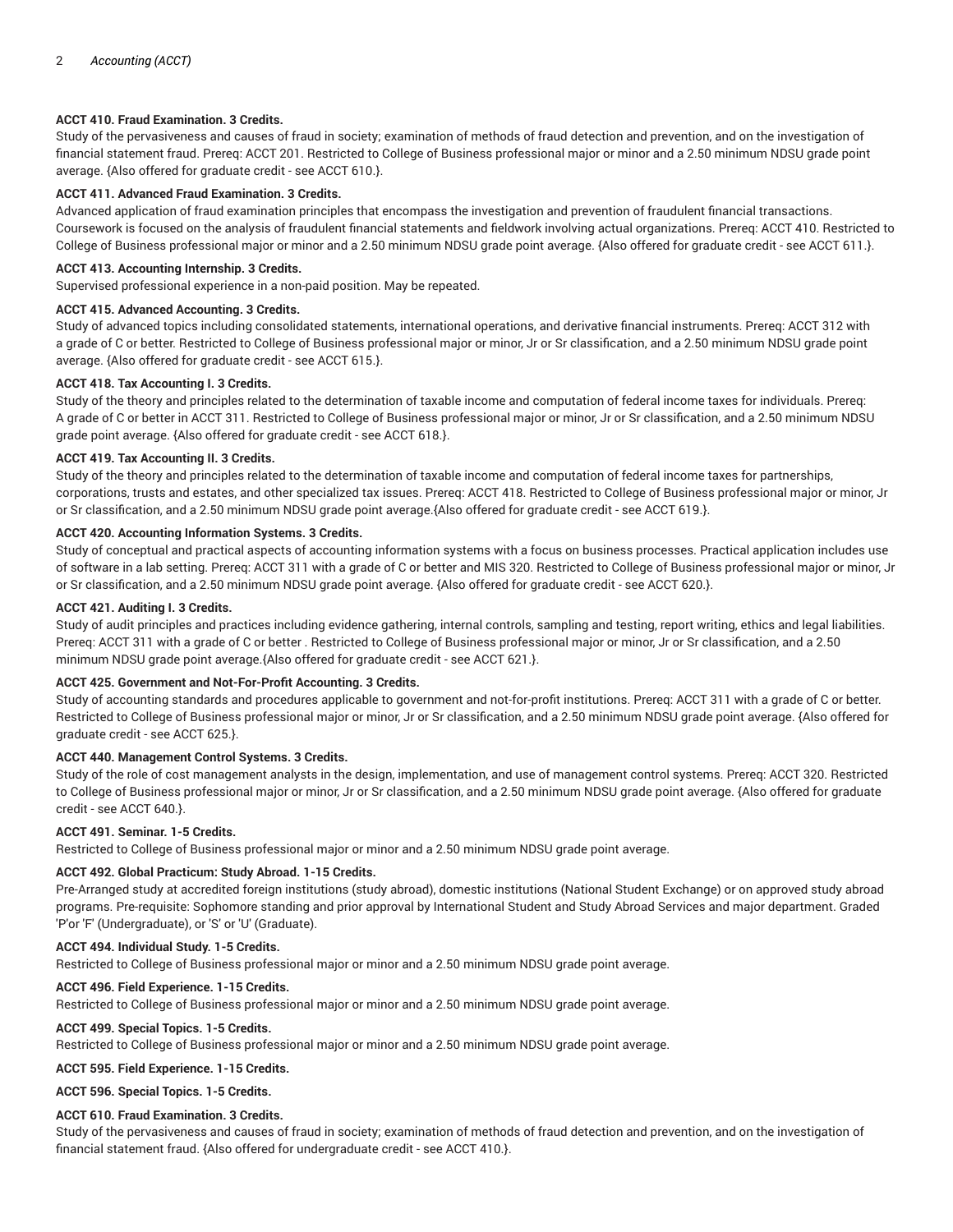# **ACCT 611. Advanced Fraud Examination. 3 Credits.**

Advanced application of fraud examination principles that encompass the investigation and prevention of fraudulent financial transactions. Coursework is focused on the analysis of fraudulent financial statements and fieldwork involving actual organizations. {Also offered for undergraduate credit - see ACCT 411.}.

## **ACCT 615. Advanced Accounting. 3 Credits.**

Study of advanced topics including consolidated statements, international operations, and derivative financial instruments. {Also offered for undergraduate credit - see ACCT 415.}.

## **ACCT 618. Tax Accounting I. 3 Credits.**

Study of the theory and principles related to the determination of taxable income and computation of federal income taxes for individuals. Students will prepare manual and computerized tax returns. {Also offered for undergraduate credit - see ACCT 418.}.

## **ACCT 619. Tax Accounting II. 3 Credits.**

Study of the theory and principles related to the determination of taxable income and computation of federal income taxes for partnerships, corporations, trusts and estates, and other specialized tax issues. Prereq: ACCT 618. {Also offered for undergraduate credit - see ACCT 419.}.

#### **ACCT 620. Accounting Information Systems. 3 Credits.**

Study of conceptual and practical aspects of accounting information systems with a focus on business processes. Practical application includes use of software in a lab setting. {Also offered for graduate credit - see ACCT 420 .}.

#### **ACCT 621. Auditing I. 3 Credits.**

Study of audit principles and practices including evidence gathering, internal controls, sampling and testing, report writing, ethics and legal liabilities. {Also offered for undergraduate credit - see ACCT 421.}.

## **ACCT 625. Government and Not-for-Profit Accounting. 3 Credits.**

Study of accounting standards and procedures applicable to government and not-for-profit institutions. {Also offered for undergraduate credit - see ACCT 425.}.

#### **ACCT 640. Management Control Systems. 3 Credits.**

Study of the role of cost management analysts in the design, implementation, and use of management control systems. {Also offered for undergraduate credit - see ACCT 440.}.

#### **ACCT 695. Field Experience. 1-15 Credits.**

## **ACCT 700. Accounting for Decision Making. 3 Credits.**

Acct 700 is a graduate course for students who do not have an undergraduate business degree. The course examines the basics of what accounting information is, how it is developed, how it is used, and what it means. Restrictions: Admittance to class by approval of the Master of Accountancy director.

## **ACCT 701. Financial Reporting I. 3 Credits.**

In this class students will engage in an intensive study of corporate accounting problems, financial statements and disclosures, and other evolving issues in accounting. The emphasis is on the assets section of the balance sheet. Prereq: ACCT 700. Restrictions: Admittance to class by approval of the Master of Accountancy director.

## **ACCT 702. Financial Reporting II. 3 Credits.**

In this class students will engage in an intensive study of accounting theories, corporate accounting problems, financial statements and disclosures, problems in income determination and other evolving issues in accounting. The emphasis is on the liabilities and stockholders' equity section of the balance sheet and special accounting issues such as revenue recognition and leasing. Prereq: ACCT 701. Restrictions: Admittance to class by approval of the Master of Accountancy director.

## **ACCT 722. Auditing II. 3 Credits.**

Advanced application of audit principles in organizational situations through case studies and the investigation of current issues in auditing. Prereq: ACCT 621 and approval of the MAcc Program Director.

## **ACCT 725. International Financial Reporting Standards. 3 Credits.**

Introduces the conceptual framework of International Financial Reporting Standards (IFRS) and compares the differences in accounting standards between U.S. GAAP and IFRS. Available to accounting major graduate students with intermediate accounting background.

#### **ACCT 730. Legal Aspects of Business. 3 Credits.**

This course will study law related to business in the areas of agency, accountant legal liability, business organizations, contracts, debtor-creditor relationships, government regulations of business transactions, real property, sales, and the Uniform Commercial Code.

#### **ACCT 735. Applied Professional Research. 3 Credits.**

This course will emphasize substantive accounting questions and issues that arise in practice. Professional research methods will be used to solve cases addressing these questions. Teamwork, communication skills, and analytical skills required of contemporary accounting practitioners will be developed.

## **ACCT 750. Accounting Theory. 3 Credits.**

This course will examine the conceptual underpinnings of accounting, the development of those concepts, and accounting issues as related to contemporary financial reporting.